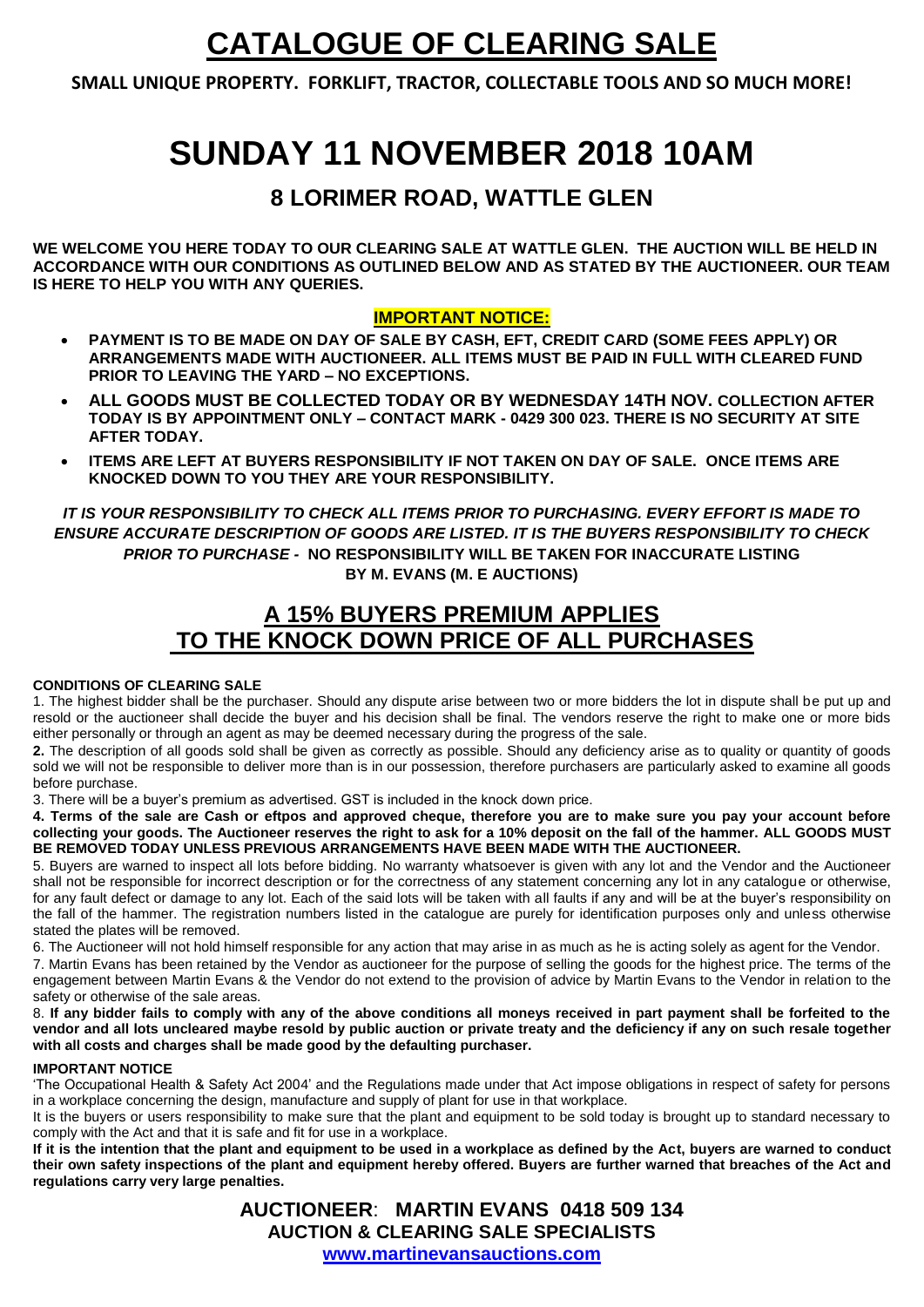## **IMPORTANT NOTICE: PLEASE READ BEFORE PURCHASING GOODS**

- **A 15% Buyers Premium is added to the knock down price of all items.**
- **Once items have been knocked down to you they are YOUR responsibility.**
- **All purchases MUST BE PAID in full or with cleared funds on day of Sale. NO EXCEPTIONS WILL BE MADE.**
- **We suggest that you take all goods today. Everything MUST BE REMOVED TODAY. or as per instructions on front cover of catalogue. There will be no security at this property after 5.00pm today – if you leave items and arrange collection, they will be left at your own risk and responsibility.**

## **UPCOMING SALES –** *Visit our Website for More Information & Photos...*

#### **SATURDAY 17TH NOVEMBER 2018 – DRUMMOND NORTH**

MAGNIFICENT COUNTRY PROPERTY B&B WITH THREE RESIDENCES FULL OF QUALITY AND TRENDY UPMARKET FURNITURE. SHED CONTENTS, GARDEN ORNAMENTS, PLANT POTS AND SO MUCH MORE!

#### **SUNDAY 18TH NOVEMBER 2018 - MELTON**

MANUFACTURING PLANT, WORKSHOP, TOOLS, WELDERS AND MUCH MORE!

#### **SUNDAY 25TH NOVEMBER 2018 - MICKLEHAM**

40FT CONTAINERS, 20FT CONTAINERS, ALUM MOBILE LADDER PLATFORMS, MACHINERY, TOOLS AND SO MUCH MORE!

#### **SUNDAY 1ST NOVEMBER 2018 – MOUNT COTTRELL**

PROPERTY SOLD TO DEVELOPERS. MACHINERY, VEHICLES, FARM AND MUCH MORE!

#### **SUNDAY 2ND DECEMBER 2018 - BANNOCKBURN**

COMMERCIAL HOT-HOUSE & PLANT PRODUCER THAT CLOSED SOME YEARS AGO – NOW SELLING SOME HOT-HOUSES, NURSERY BITS & PIECES, LOT & PLANTS AND SOME QUALITY OUTSIDE ENTRIES.

#### **SATURDAY 8TH DECEMBER 2018 - MICKLEHAM**

COMPLETE DISPERSAL OF DECEASED ESTATE OF A VERY SUCCESSFUL PLUMBER. COMPLETE PLUMBERS TOOLS, WORKSHOP AND HOBBY FARM INCLUDING EXCAVATOR, HORSE FLOAT, COPPER PIPING, ALL WORKSHOP AND MATERIALS AND MUCH, MUCH MORE!

#### **SUNDAY 9TH DECEMBER 2018 - KILMORE**

TOTAL CLEAN UP ON COUNTRY PROPERTY. APPROXIMATELY 60 CARS – F100, FALCON UTES, ESCORT, HOLDENS & LOTS MORE. CAR PARTS, PANELS, TRACTOR, FARM MACHINERY AND SO MUCH MORE!

#### **SUNDAY 16TH DECEMBER 2018 – KOO WEE RUP**

EXCAVATORS, MACHINERY, TRUCKS, WORKSHOP, TOOLS, STEEL AND BUILDING MATERIALS. MORE DETAILS TO COME!!

#### **SUNDAY 10TH FEBRUARY 2019 – TRUGANINA**

DEVELOPERS HAVE BOUGHT SITE. FARM, WORKSHOP, MORE TO COME!

**Keep updated with all our forthcoming auctions by visiting...**

[www.martinevansauctions.com](http://www.martinevansauctions.com/)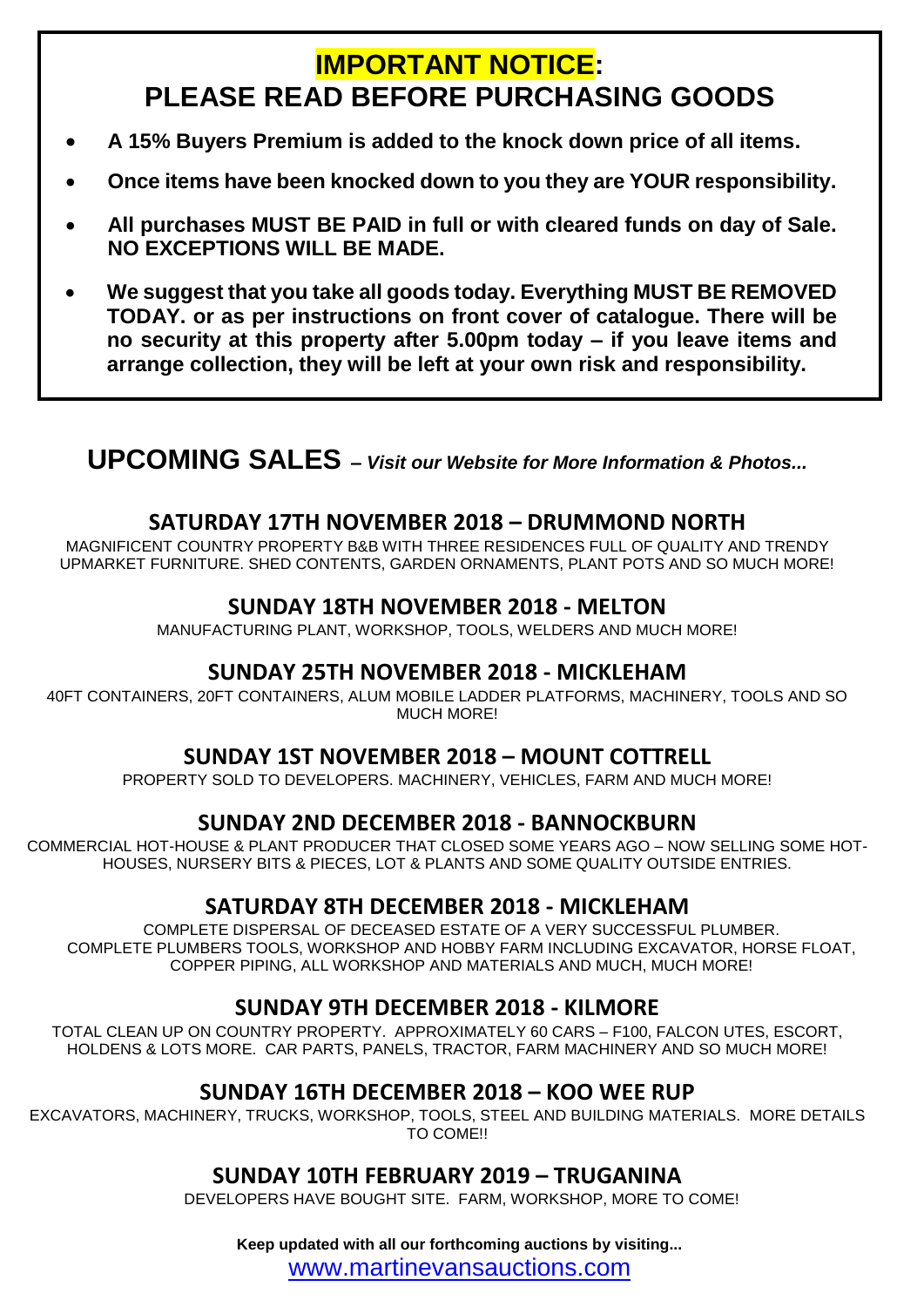### **M.E AUCTIONS** Phone **0418 509 134**

 PO BOX 1280 KYNETON VIC 3444

#### **Catalogue**

#### **Clearing Sale**

 **Sunday 11 November 2018 Starting at: 10.00 AM To be held at: 8 LORIMER ROAD, WATTLE GLEN Follow Signs on Day of Sale Inspection: From 8.30am Terms: Cash, EFTPOS and Credit Cards**

| Lot               |                                                                    | Lot      |                                                              |
|-------------------|--------------------------------------------------------------------|----------|--------------------------------------------------------------|
| 1                 | <b>HOOVER 2 DOOR FRIDGE</b>                                        | 26       | QTY OF SPRAY CANS, LUBRICANTS, VERMIN BAIT,                  |
| 2                 | <b>BAG OF GARDENA FITTINGS</b>                                     |          | <b>CONTENTS UNDER BENCH</b>                                  |
| 3                 | <b>RETRACTABLE HOSE</b>                                            | 27       | 2 X OVERHEAD SECURITY LIGHTS                                 |
| 4                 | 4 X DUNLOP 750.16 TYRES PER EACH TAKE THE                          | 28       | BAG WITH SHADE CLOTH, BIRD NETTING ETC                       |
|                   | <b>LOT</b>                                                         | 29       | QTY OF PITCHFORKS AND FIRE RAKE                              |
| 5                 | 1 X NEW STEEL BELTED RADIAL 825                                    | 30       | STOP SIGN AND WATERPROOF POWER SOCKET                        |
| 6                 | QTY OF OFF ROAD TYRES, WHEELS AND RIMS PER<br>EACH WITH A PICK     | 31<br>32 | <b>CAST IRON WHEEL</b><br>YARDKING WHIPPER SNIPPER. TESTED & |
| 7                 | QTY OF TYRES PER EACH WITH A PICK                                  |          | <b>WORKING</b>                                               |
| 8                 | <b>CAST IRON SEWING MACHINE BASE</b>                               | 33       | <b>BLACK DIAL PHONE</b>                                      |
| 9                 | <b>COCA-COLA FRIDGE</b>                                            | 34       | <b>HEAVY DUTY WELDER</b>                                     |
| 10                | DOUBLE ENDED HEAVY DUTY WORKSHOP<br><b>GRINDER</b>                 | 35       | <b>HEAVY DUTY WELDER</b>                                     |
|                   |                                                                    | 36       | <b>BLUE PLASTIC BAG AND CONTENTS</b>                         |
| 11                | PITCHFORK, RAKE AND SHOVEL AS A LOT                                | 37       | ACETYLENE BOTTLE AND WELDING LEADS                           |
| $12 \overline{ }$ | <b>OZITO CHAINSAW SHARPENER</b>                                    | 38       | <b>MIGOMAC WELDER</b>                                        |
| 13                | <b>HEAVY DUTY VICE ON STAND</b>                                    | 39       | SMALL RETRACTABLE HOSE REEL                                  |
| 14                | QTY OF ASSORT STEEL, SWAY BARS AND OTHER<br>CAMPING POLES AS A LOT | 40       | ROLL OF SPARROW WIRE                                         |
| 15                | EARLY GATE LATCHES ETC                                             | 41       | ROLL OF SPARROW WIRE                                         |
| 16                | <b>QTY OF WIRE ROPE</b>                                            | 42       | JOHNSON OUTBOARD MOTOR. BELIEVED TO BE A<br>GOER.            |
| 17                | <b>GASOLINE FUEL TANK AND HEAVY DUTY CLAMPS</b>                    | 43       | <b>BAG OF GARDENA FITTINGS</b>                               |
| 18                | LARGE BLUE TARP                                                    | 44       | 3 PHASE EXT LEAD AND SOCKET                                  |
| 19                | 2 X UNI MIG WELDING HELMETS                                        | 45       | LARGE TENT AND CAMPING GEAR CONTAINING 4                     |
| 20                | QTY OF WELDING RODS, SAFETY GLASSES ETC                            |          | BAGS/ITEMS                                                   |
| 21                | ARMADILLO FACE MASK AND BRUSH CUTTER                               | 46       | REGENT PUMP X 2 PER EACH / OPTION                            |
|                   | SAFETY MASK                                                        | 47       | <b>MAXIE 3 WAY FRIDGE</b>                                    |
| 22                | QTY OF PLASTIC FILE TYPE BOXES                                     | 48       | 4 WHEEL KIDS H3 DIRT RACER MOTORBIKE.                        |
| 23                | <b>3 X LARGE LEVELS</b>                                            |          | <b>TESTED &amp; GOING</b>                                    |
| 24                | 2 X LARGE GREASE GUNS                                              | 49       | 2 X SLIDE OUT CAMPING DRAWERS                                |
| 25                | <b>STEEL BENCH</b>                                                 | 50       | <b>CHEST OF DRAWERS</b>                                      |
|                   |                                                                    | 51       | QTY OF AUSTRALIA POST CANVAS BAGS                            |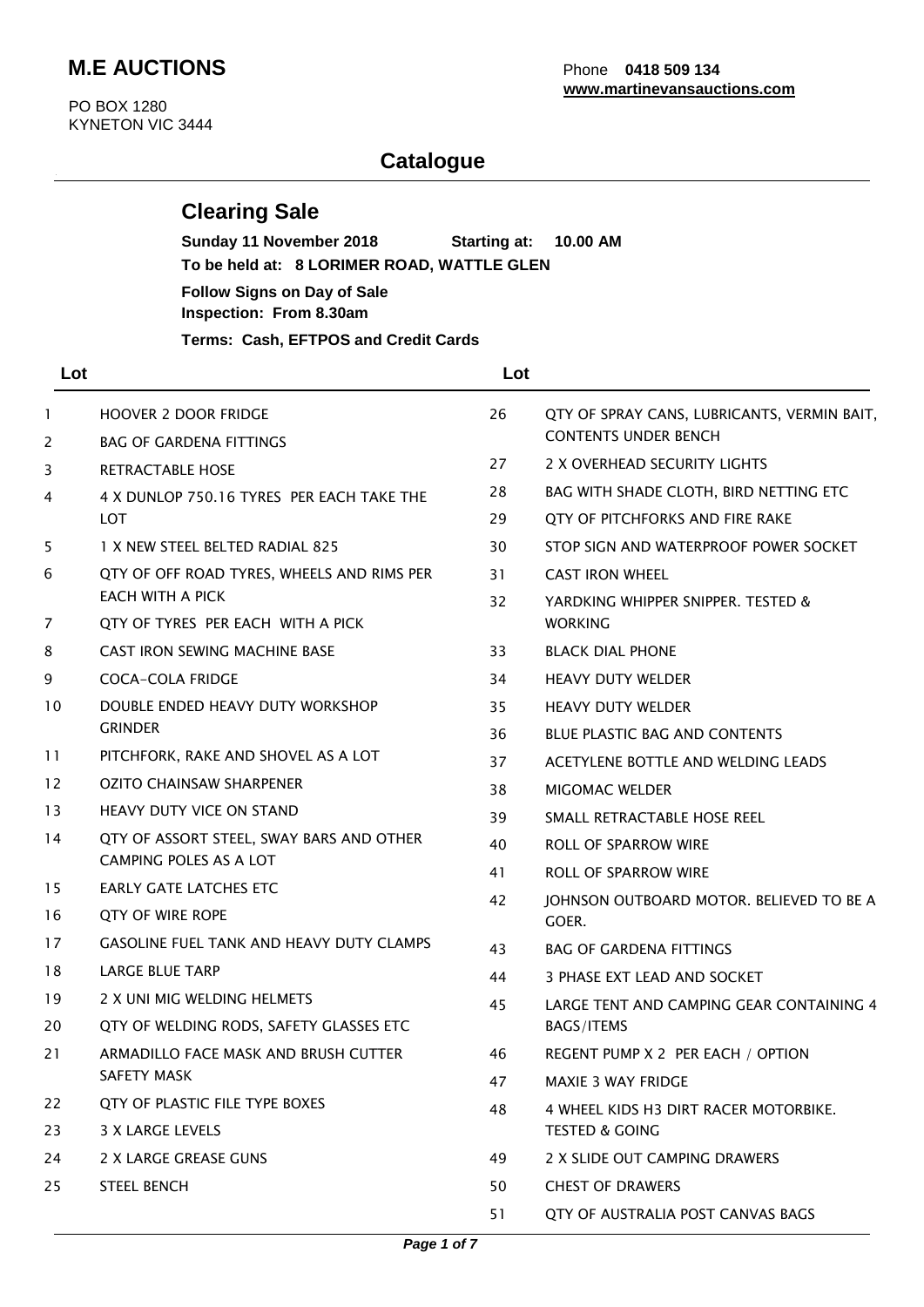| Lot |                                                                             | Lot |                                                                          |
|-----|-----------------------------------------------------------------------------|-----|--------------------------------------------------------------------------|
| 52  | SHOVELS, RAKE AND PITCHFORK AS A LOT                                        | 86  | 3 TIMBER FRAMED PRINTS AS A LOT                                          |
| 53  | <b>QTY OF FISHING RODS</b>                                                  | 87  | TABLE AND CHAIRS AS A LOT                                                |
| 54  | QTY OF SHOVELS AND SPADES                                                   | 88  | <b>GREEN TUB AND 2 X BOXES OF KITCHEN</b>                                |
| 55  | <b>WHIPPER SNIPPER</b>                                                      |     | <b>GLASSWARE ETC</b>                                                     |
| 56  | RETRACTABLE HOSE REEL                                                       | 89  | <b>GREEN CRATE OF KITCHEN/HOUSEHOLD</b>                                  |
| 57  | <b>ELEC CUTOFF WHEEL</b>                                                    |     | <b>CLEANING PRODUCTS</b>                                                 |
| 58  | <b>CRATE OF CHAINSAW CHAIN</b>                                              | 90  | 2 X BOXES OF CASSETTES AND CDS AS A LOT                                  |
| 59  | QUELL AND OTHER FIRE EXTINGUISHER                                           | 91  | QTY OF 2 DRAWERS SETS OF CUTLERY                                         |
| 60  | <b>BOX OF CAR PARTS AND GAS HEATER</b>                                      | 92  | <b>RECORD TURNTABLE</b>                                                  |
| 61  | CRATE OF TILES AND OTHER TILES                                              | 93  | GARMAN AND NAVMAN IN PLASTIC ZIPPER BAG                                  |
| 62  | RABBIT TRAP                                                                 | 94  | <b>QUICK BLOW DRY DRYER</b>                                              |
| 63  | <b>STEEL OFFICE FILE</b>                                                    | 95  | QTY OF BOOKS ETC                                                         |
| 64  | <b>GAS BURNER AND SPARE BOTTLE</b>                                          | 96  | <b>MOVIE CAMERA</b>                                                      |
| 65  | QTY OF FISHING RODS, REELS AND LONG LINE                                    | 97  | VHS RECORDER, CASSETTES AND OTHER SUNDRY<br><b>ITEMS</b>                 |
| 66  | YELLOW CRATE OF CONCRETING TOOLS AND<br><b>ASSORT SHED TOOLS</b>            | 98  | <b>OUTBACK PRINT</b>                                                     |
| 67  | POP RIVET GUN                                                               | 99  | DRILL SQUARE AND PRIMUS LANTERN                                          |
| 68  | QTY OF GAS FITTINGS AND HOSES                                               | 100 | <b>QTY OF CB AERIALS</b>                                                 |
| 69  | HONDA GC160 5HP PETROL ENGINE AND PUMP                                      | 101 | EARLY ART DECO ELECTRIC FAN                                              |
| 70  | <b>SNATCH BLOCK</b>                                                         | 102 | SWALLOW AND ARIELLS, AND RICHMOND BEER<br><b>SIGNS</b>                   |
| 71  | 4 X EARLY HOLDEN HUB CAPS PER EACH TAKE                                     | 103 | 3 X BOXES OF BOOKS                                                       |
|     | THE LOT                                                                     | 104 | <b>TRANSISTOR RADIO AND AERIAL</b>                                       |
| 72  | 2 DRAWER FILING CABINET AND 2 X MOBILE                                      | 105 | BLACK CRATE WITH BOOKS, RECORDING AND                                    |
|     | <b>BENCHES</b>                                                              |     | OTHER OFFICE LEADS ETC                                                   |
| 73  | PANASONIC AUTO REVERSE CASSETTE PLAYER                                      | 106 | QTY OF BOOKS AND OFFICE SUNDRIES                                         |
| 74  | RETRACTABLE HOSE REEL                                                       | 107 | BLACK CRATE OF CLEANING CLOTHS, BOOKS ETC                                |
| 75  | JOHNSON OUTBOARD MOTOR. BELIEVED TO BE A<br><b>GOER - CONDITION UNKNOWN</b> | 108 | QTY OF GUMBOOTS, POTS, EARLY FAX AND<br><b>MOBILE TABLE</b>              |
| 76  | TIN BOX WITH TOW BAR TONGUES AND BALLS                                      | 109 | WASHING BASKET, CANE BASKET, GAL FITTINGS                                |
| 77  | CONTAINER OF BRASS, COPPER AND GAL<br>PLUMBING FITTINGS                     |     | AND EARLY BRANDED TIMBER BOX                                             |
| 78  | CRATE OF ASSORT STEEL OFFCUTS AND SHED                                      | 110 | QTY OF GRINDING AND CUTTING WHEELS                                       |
|     | <b>SUNDRIES</b>                                                             | 111 | TIMBER DRAWER WITH EARLY PUNCHES AND                                     |
| 79  | GREEN TUB OF NAILS, NUTS, BOLTS, SHED<br><b>SUNDRIES</b>                    | 112 | <b>EARLY SPANNERS</b><br>QTY OF ELEC WELDING RODS AS A LOT               |
| 80  | QTY OF STACKED TIMBER - POSSIBLE JARRAH OR                                  | 113 | WHITE TUB OF ASSORT HEAVY DUTY SOCKETS                                   |
|     | <b>REDGUM</b>                                                               | 114 | 3 X PISTOL DRILLS AND A PUMP                                             |
| 81  | QTY OF PICKS AND MATICS BRANDED                                             | 115 | QTY OF WIRE BRUSHES AND SPANNERS ETC                                     |
| 82  | 5 X ASSORT PULLEYS ETC                                                      | 116 | QTY OF GAUGES, PUMPS ETC                                                 |
| 83  | VICTA BRUSH CUTTER. TESTED & WORKING.                                       | 117 | 3 X EARLY ALTERNATORS AND TAIL SHAFT                                     |
| 84  | HOSE CADDY REEL AND HOSE                                                    | 118 | HOSE CADDY AND HOSE                                                      |
| 85  | TRITON MARK 3 NEW SERIES WORK CENTRE AND<br><b>EXTENSION TABLE</b>          | 119 | ENAMEL POTTY, HOSE CLAMPS, RED TUB OF<br>BELTING AND OTHER SHED SUNDRIES |
|     |                                                                             |     |                                                                          |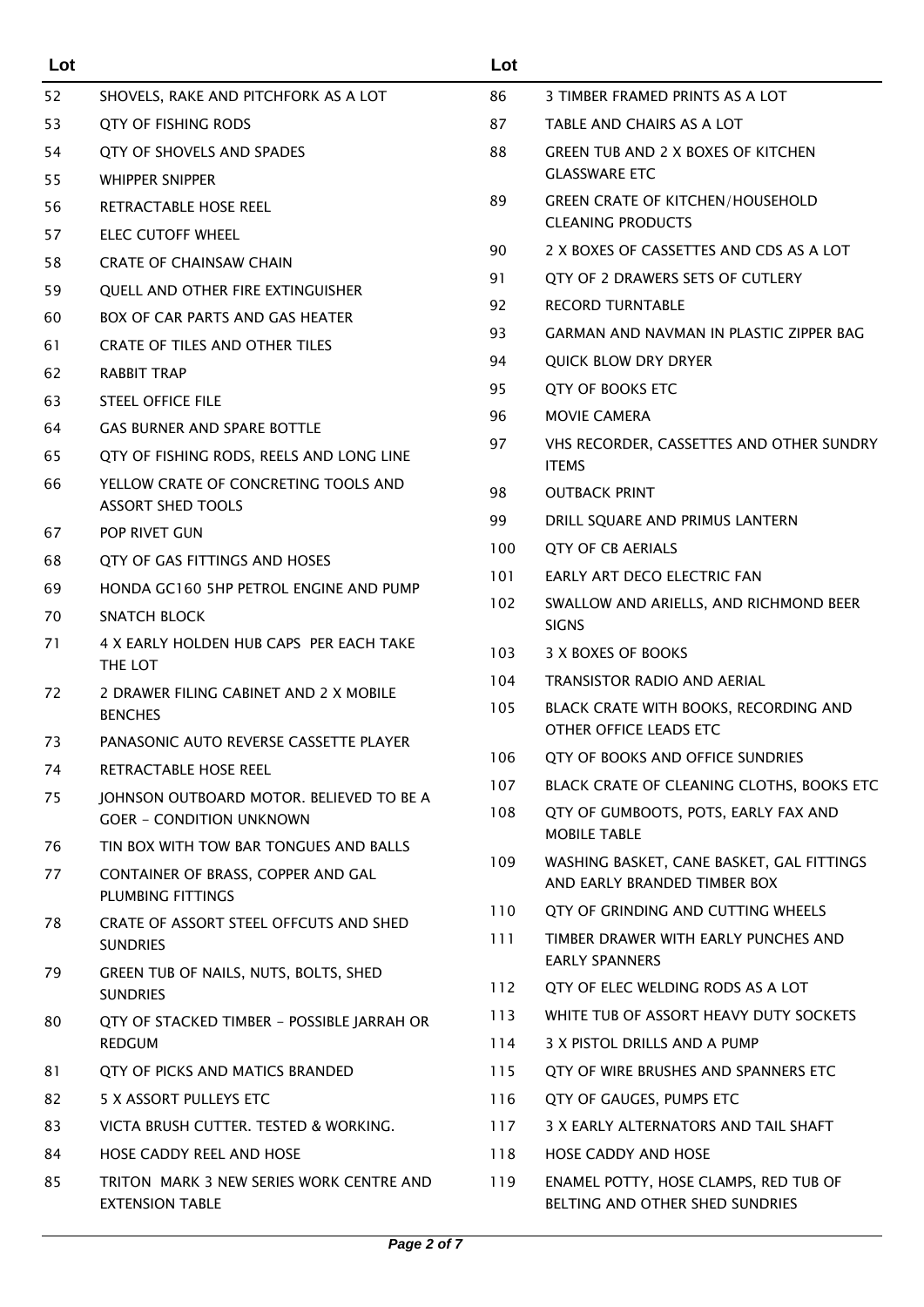| Lot |                                                                  | Lot        |                                                                       |
|-----|------------------------------------------------------------------|------------|-----------------------------------------------------------------------|
| 120 | QTY OF TECH SCREWS AND OTHER SCREWS ALL                          | 153        | 2 X GAS BOTTLES AND DRUM OF RABBIT BAIT                               |
| 121 | <b>IN BAGS</b><br>LARGE QTY OF ASSORT OPEN END AND RING          | 154        | PART DRUM OF CASTROL RX SUPER APPROX.<br><b>HALF FULL</b>             |
|     | <b>SPANNERS</b>                                                  | 155        | QTY OF OILS AND LUBRICANTS AND PLASTIC                                |
| 122 | <b>BRUSH CUTTER</b>                                              |            | SHELL TOPS                                                            |
| 123 | QTY OF CHISELS, FILES AND BAG HOOK                               | 156        | VICTA VAC AND BLOW. TESTED & WORKING                                  |
| 124 | BOX WITH WASHERS AND QTY OF CONTAINERS<br>WITH SCREWS, NAILS ETC | 157        | <b>BUCKET OF CHAIN</b>                                                |
| 125 | 3 X WOOD SPLITTERS                                               | 158        | <b>HILIFT JACK</b>                                                    |
| 126 | NO.58 SURE GRIP MADE IN USA NAIL PINCHER                         | 159        | <b>HILIFT JACK</b>                                                    |
|     | <b>REMOVER</b>                                                   | 160        | 7 X STARTER MOTORS/GENERATORS AS A LOT                                |
| 127 | <b>SMALL VICE</b>                                                | 161<br>162 | JOCKEY WHEEL AND STAND<br>YELLOW TUB AND GREEN TUB AND TIMBER         |
| 128 | TIGER 4 STROKE MOWER. TESTED & WORKING                           |            | DRAWER WITH OXY, CLIPS, SHED SUNDRIES AS A                            |
| 129 | 2 X PAIR OF BOLT CUTTERS                                         |            | <b>LOT</b>                                                            |
| 130 | <b>LARGE PAIR OF STILSONS</b>                                    | 163        | WHITE BOX WITH OUTBACK RADIO SYSTEM AND                               |
| 131 | <b>QTY OF BOW SAWS</b>                                           |            | <b>AERIAL</b>                                                         |
| 132 | QTY OF OPEN END RING SPANNERS, HAMMER                            | 164        | <b>BOX OF CHAIN</b>                                                   |
|     | AND TUB OF SHED SUNDRIES                                         | 165        | <b>EARLY RADIATOR</b>                                                 |
| 133 | QTY OF ASSORT TOWING MIRRORS                                     | 166        | QTY OF JERRY CANS AND PLASTIC JERRY CANS                              |
| 134 | MCCULLOCH CS360 CHAIN SAW. TESTED &<br><b>WORKING</b>            | 167        | TOP SHELF OF ASSORT RHS AND OTHER BOX<br><b>TUBING AS A LOT</b>       |
| 135 | 2 X LARGE BAGS OF NAILS                                          | 168        | THE BALANCE OF THE REST OF PIPE AND STEEL                             |
| 136 | <b>SLASHER BLADES ETC</b>                                        |            | ON THE BOTTOM 3 SHELVES AS A LOT                                      |
| 137 | <b>HOSE CADDY AND HOSE</b>                                       | 169        | QTY OF HARDWOOD BEAMS AS A LOT                                        |
| 138 | BOX OF PRINTED WESTMINISTER NO. PLATES AND<br><b>ORNAMENTS</b>   | 170        | <b>GREEN BUCKET WITH COPPER PIPE AND OTHER</b><br>PLUMBING FITTINGS   |
| 139 | CARAVAN LIGHTING KIT                                             | 171        | <b>BAG OF GARDENA FITTINGS</b>                                        |
| 140 | <b>QTY OF FIRE GUARD</b>                                         | 172        | BRANDED TIMBER BOX WITH COPPER AND                                    |
| 141 | TECMEN WELDING HELMET AND ACETYLENE                              |            | PLASTIC PLUMBING FITTINGS                                             |
|     | <b>GAUGE</b>                                                     | 173        | BLUE CONTAINER WITH SHED AND OTHER<br><b>FITTINGS</b>                 |
| 142 | QTY OF LARGE SPANNERS                                            | 174        | BLUE CONTAINER OF ASSORT PLASTIC AND                                  |
| 143 | CRATE WITH OXY CUTTING TORCH, WIRE ETC                           |            | OTHER PLUMBING FITTINGS                                               |
| 144 | QTY OF BILLIARD CUES AND STAND                                   | 175        | SOLID WHEEL HAND TRUCK TROLLEY                                        |
| 145 | ROOF RACK CAGE ETC                                               | 176        | BOX OF ASSORT SHED AND OTHER SUNDRY                                   |
| 146 | BOTTLE CARRIER AND SHAFT                                         |            | <b>ITEMS AND WHITE BOX OF COPPER WIRE</b>                             |
| 147 | 2 X PIONEER SPEAKERS                                             | 177        | MOBIL CO PETROL ENGINE POWER SWING SAW                                |
| 148 | VICTA SWIFT START LINE TRIMMER. TESTED &                         | 178        | VICTA CYLINDRICAL PUSH MOWER                                          |
|     | <b>WORKING</b>                                                   | 179        | <b>WIRE ROPE</b>                                                      |
| 149 | BLUE TUB OF ASSORT PLUMBING FITTINGS AND<br><b>BOX</b>           | 180        | BAILEY LADDER, CONCERTINA HOSES AND ALL<br>THREAD, EXT ROLLER HANDLES |
| 150 | 2 X HAND PUMPS AND FIRE HOSE AS A LOT                            | 181        | <b>BUCKET OF CHAIN</b>                                                |
| 151 | 4 X JERRY CANS AS A LOT                                          | 182        | HARVEY HEAVY DUTY PEDESTAL DRILL                                      |
| 152 | HYDRAULIC RAM AND BEARING HOUSINGS AS A<br>LOT                   | 183        | <b>BUCKET OF MORSE TAPERED DRILL BITS</b>                             |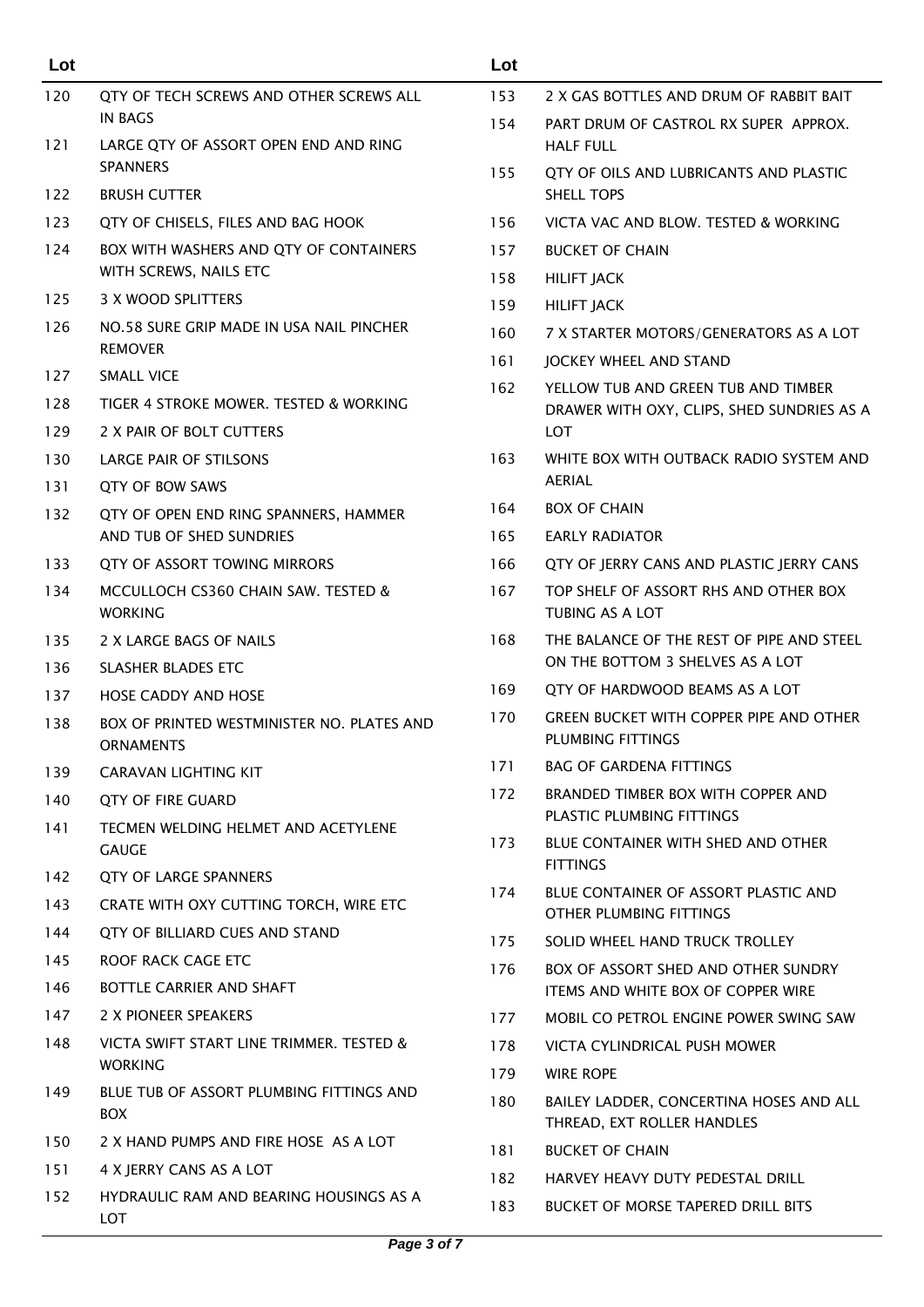| Lot |                                                                                 | Lot  |                                                                                 |
|-----|---------------------------------------------------------------------------------|------|---------------------------------------------------------------------------------|
| 184 | ENGINEERS DRILLING VICE                                                         | 221  | 7 X REDGUM SLEEPERS PER EACH TAKE THE LOT                                       |
| 185 | WHITE TUB OF NUTS, BOLTS, SHED SUNDRIES<br>AND WHITE PEDESTAL FAN               | 222  | PALLET WITH TROLLEY, POTTING MIX ETC AS A<br>LOT                                |
| 186 | COMPRESSOR LEAD, HOSE AND INFLATING                                             | 223  | <b>ALUM LADDER</b>                                                              |
|     | <b>GAUGE</b>                                                                    | 224  | <b>ALUM LADDER</b>                                                              |
| 187 | 2 X BOXES OF ASSORT TOWING MIRRORS                                              | 225  | 8" GAL C-SECTION PURLINS X 8 PIECES LONG                                        |
| 188 | EARLY LUCAS REGULATOR, FILTERS ETC                                              |      | LENGTHS PER EACH TAKE THE LOT                                                   |
| 189 | QTY OF GRINDING AND CUTTING WHEELS                                              | 226  | <b>GAL C-SECTION BEAMS X 3 LONG LENGTHS PER</b>                                 |
| 190 | RECONDITIONED STARTER MOTOR                                                     |      | EACH TAKE THE LOT                                                               |
| 191 | QTY OF WELDING RODS                                                             | 227  | <b>QTY OF ROOFING</b>                                                           |
| 192 | <b>ROLL OF MIG WIRE</b>                                                         | 228  | <b>QTY OF HARDWOOD</b>                                                          |
| 193 | TOYOTA COVER AND SUN BLINDS                                                     | 229  | QTY OF C-SECTION PURLINS AS A LOT                                               |
| 194 | <b>QTY OF FLAT HOSE</b>                                                         | 230  | 3 X LENGTHS OF WHITE STORM WATER PIPES<br>AND 4 X TREATED PINE LENGTHS AS A LOT |
| 195 | QTY OF COPPER WIRE AND BATTERY AS A LOT                                         | 231  | QTY OF BARB WIRE AND OTHER WIRE MESH AS A                                       |
| 196 | 2 X SMALL SASH CLAPS PER EACH TAKE BOTH                                         |      | LOT                                                                             |
| 197 | 2 X LARGE SASH CLAPS PER EACH TAKE BOTH                                         | 232  | 2 X PINE POLES AND GAL FLAT PLATE AS A LOT                                      |
| 198 | SASH CLAMP AND F CLAMP AS A LOT                                                 | 233  | PART ROLL OF RING LOCK                                                          |
| 199 | ESSO, MOBIL AND BP PART TINS OF OIL                                             | 234  | ROLL OF RING LOCK AND SMALL ROLL OF WIRE                                        |
| 200 | QTY OF GRATING STEEL PLATE ETC                                                  |      | <b>MESH</b>                                                                     |
| 201 | QTY OF BUCKETS AND JERRY CANS                                                   | 235  | LOW LINE CAMPING TRAILER. LOCKABLE LOWLINE                                      |
| 202 | PIPE BENDER                                                                     |      | CANOPY. LOCKABLE STORAGE LOCKERS UNDER                                          |
| 203 | PIPE SHEAR AND WOOD SPLITTER AND AXE                                            |      | TRAY, BATWING DOORS, WIRED 240V AND 12V.<br>WITH ALL CANOPIES AND CONTENTS. IS  |
| 204 | <b>TRACTOR BELT PULLEY</b>                                                      |      | REGISTERED.                                                                     |
| 205 | <b>TRACTOR BELT PULLEY</b>                                                      | 236  | 2001 SUBARU OUTBACK STATION WAGON, REG                                          |
| 206 | GREEN TUB WITH SHED SUNDRIES AND WELDING<br>WIRE AND QTY OF OTHER SHED SUNDRIES |      | NO. QXZ 853. ORIGINAL 140000KLMS.<br>AUTOMATIC. JUST BEEN SERVICED AND HAS NEW  |
| 207 | QTY OF GAS BOTTLES, WIRE, 44 GALLON DRUMS<br>(UP SIDE OF SHED) AS A LOT         |      | TYRES. WITH RWC AND 3 MONTHS REGO.<br>PAPERWORK TO BE COMPLETED AT OFFICE.      |
| 208 | THE REX COPPER CAST IRON SURROUND                                               | 237  | BLUE TANDEM TRAILER APPROX. 8X5                                                 |
| 209 | ROLL OF RING LOCK FENCING WIRE                                                  | 238  | WATER TANK ON TRAILER                                                           |
| 210 | CRATE OF MOTOR MOWER AND OTHER SCRAP                                            | 239  | INTERNATIONAL MODEL B275 DIESEL TRACTOR.                                        |
| 211 | 4 X BLUE FEED DRUMS AND OTHERS AS A LOT                                         |      | GOER.                                                                           |
| 212 | <b>BAG OF GARDENA FITTINGS</b>                                                  | 240  | <b>PACK RACK</b>                                                                |
| 213 | <b>6 X 4 TRAILER</b>                                                            | 241  | 3PT LINKAGE CARRY ALL                                                           |
| 214 | QTY OF USEABLE STEEL LENGTHS                                                    | 242  | <b>VAN BARRIER</b>                                                              |
| 215 | QTY OF FIELD BINS                                                               | 243. | QTY OF OFFCUTS OF PANELLING AND ROOFING<br><b>AND RADIATOR</b>                  |
| 216 | <b>TRUCK TOOLBOXES</b>                                                          | 244  | LENGTH OF I-BEAM                                                                |
| 217 | MTD 50" ZERO SWING MOWER. IN NEAR NEW<br>CONDITION.                             | 245  | STEEL GATIC COVERS X 21 PER EACH TAKE THE<br>LOT                                |
| 218 | HYSTER HYSTAMATIC HE50 FORKLIFT                                                 | 246  | QTY OF WHEELS AND TYRES, ACETYLENE BOTTLE                                       |
| 219 | <b>FIELD BIN</b>                                                                |      | AND LENGTH OF BOX                                                               |
| 220 | REDGUM SLEEPERS X 10 PER EACH TAKE THE LOT                                      | 247  | YARDKING BLOWER. TESTED & WORKING                                               |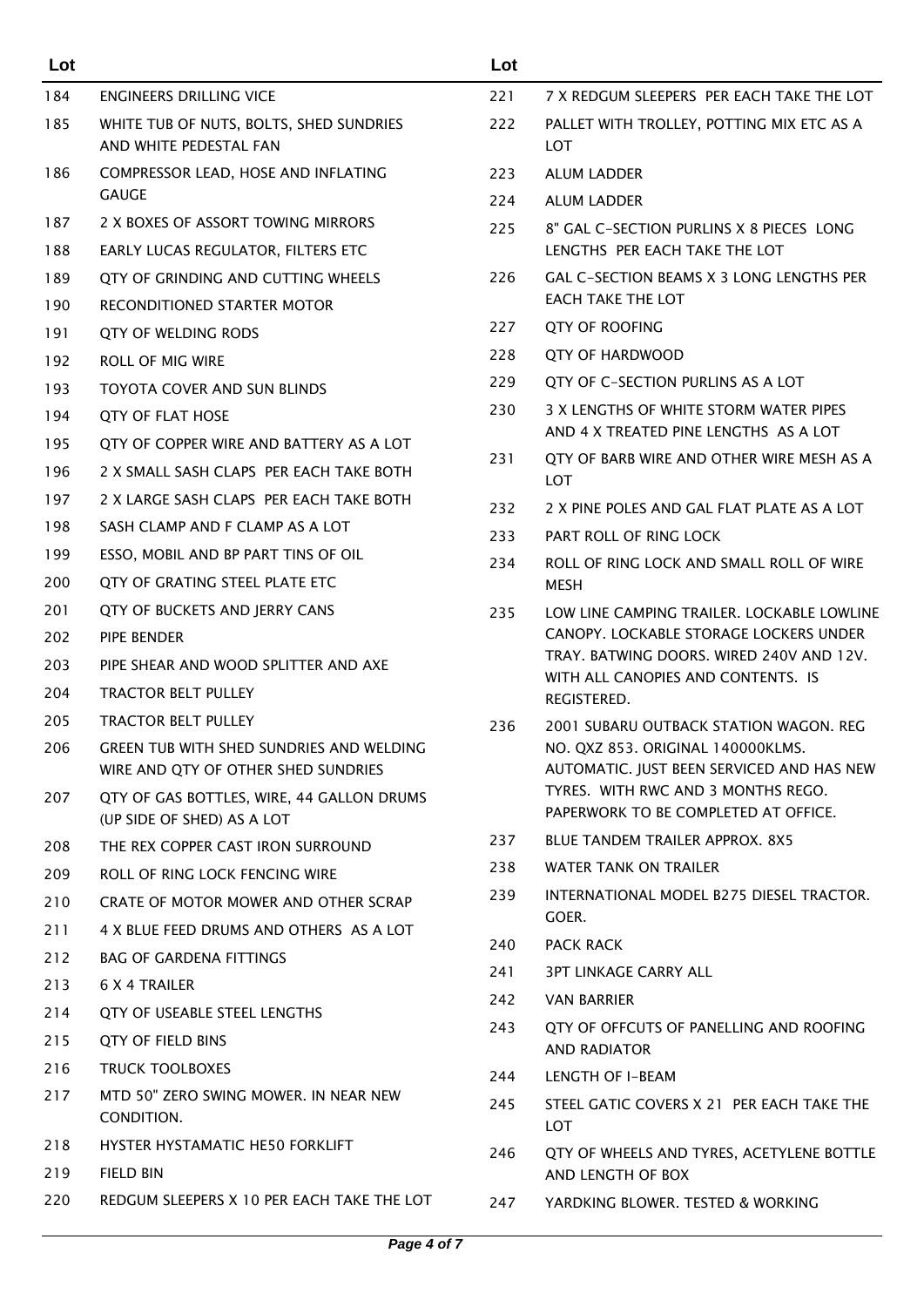| Lot |                                                                                 | Lot |                                                                             |
|-----|---------------------------------------------------------------------------------|-----|-----------------------------------------------------------------------------|
| 248 | 2 X RIMS SUIT HQ HOLDEN AND HUB CAPS AND                                        | 281 | SET OF MOTORBIKE BOOTS                                                      |
|     | <b>DRESS RIMS</b>                                                               | 282 | YARDKING BRUSH CUTTER. TESTED & WORKING                                     |
| 249 | <b>BAG OF GARDENA FITTINGS</b>                                                  | 283 | GAS BOTTLE AND KERO LAMP                                                    |
| 250 | QTY OF OFF ROAD PIRELLI TYRES AND POSSIBLE                                      | 284 | QTY OF DRILL BITS AND LARGE REMAR                                           |
|     | <b>TOYOTA RIMS</b>                                                              | 285 | QTY OF RIVETS, GAUGES AND SOME TAPS                                         |
| 251 | LENGTH OF I-BEAM AND STEEL BUCKET AND GAL<br><b>CONTAINER</b>                   | 286 | <b>BAG OF TECH SCREWS</b>                                                   |
| 252 | <b>QTY OF STEEL RIMS</b>                                                        | 287 | <b>CONTAINER OF ALLEN KEYS ETC</b>                                          |
| 253 | HEAVY DUTY ADJUSTABLE GRADER BLADE                                              | 288 | 4 X BUNDLES OF TAPS AS A LOT                                                |
| 254 | HONDA POWERED PUMP. HAVEN'T STARTED.                                            | 289 | QTY OF PLIERS, PINCHERS AND TIN SNIPS                                       |
| 255 | 4 X RIMS AND TYRES PER EACH TAKE THE LOT                                        | 290 | GARDENA CADDY AND HOSE REEL                                                 |
| 256 | <b>HOSE REEL</b>                                                                | 291 | QTY OF BLACK WATER PIPE AS A LOT                                            |
| 257 | QTY OF JERRY CANS AND FUEL TANKS                                                | 292 | 3 X ROLLS OF FIRE HOSE PER ROLL TAKE THE                                    |
| 258 | <b>1000L CONTAINER AND HOSES ON FRAME</b>                                       |     | LOT / OPTION                                                                |
| 259 | M120 FENCE ENERGISER AND REEL                                                   | 293 | BRIGGS & STRATTON P2000 POWER SMART<br><b>GENERATOR, CONDITION UNKNOWN.</b> |
| 260 | GREEN TUB WITH GALLAGHER FENCE UNIT AND                                         | 294 | QTY OF SCREW DRIVERS                                                        |
|     | <b>TAPE</b>                                                                     | 295 | QTY OF OPEN END SPANNERS                                                    |
| 261 | <b>GARDENA HOSE REEL</b>                                                        | 296 | <b>QTY OF MASONRY DRILLS</b>                                                |
| 262 | QTY OF BAILING TWINE, OIL CAN AND RABBIT                                        | 297 | QTY OF ASSORT TAPES AND SCREW DRIVERS                                       |
|     | <b>TRAP</b><br>ELEC MOTOR GENERATOR AND EARLY<br><b>CARBURETTOR</b>             | 298 | QTY OF OPEN END SPANNERS                                                    |
| 263 |                                                                                 | 299 | QTY OF SCREW DRIVERS AND SMALL HAND DRILL                                   |
| 264 | ROOF RACK AND MESH TROLLEY                                                      | 300 | <b>ADJUSTABLE STAND</b>                                                     |
| 265 | QTY OF OPEN END SPANNERS                                                        | 301 | <b>MAKITA DRILL</b>                                                         |
| 266 | <b>OTY OF DRILLS BITS</b>                                                       | 302 | STEERING LOCK AND WELDING RODS                                              |
| 267 | 4 X PACKS OF ASSORT TAPS PER PACK TAKE THE                                      | 303 | SCREW DRIVER KIT                                                            |
|     | LOT                                                                             | 304 | BLUE PARTS BOX OF ELEC CABLE, SPANNERS,                                     |
| 268 | ECHO CHAINSAW. CONDITION UNKNOWN.                                               |     | SHED SUNDRIES ETC                                                           |
| 269 | <b>QTY OF DRILL BITS</b>                                                        | 305 | 2 X FLURO LIGHT FITTINGS                                                    |
| 270 | QTY OF BAGGED TECH SCREWS ETC                                                   | 306 | QTY OF ASSORT AND VARIOUS TOOLS                                             |
| 271 | TROJAN TOOLBOX WITH SCREW DRIVERS,<br>SPANNERS, HAMMER, AIR HOSE AND CABLE TIES | 307 | 2 X STANLEY CLAMP VICES PER EACH TAKE<br><b>BOTH</b>                        |
| 272 | STANLEY SCREWDRIVER TOOLSET                                                     | 308 | QTY OF OPEN END SPANNERS                                                    |
| 273 | <b>TOP LINK</b>                                                                 | 309 | SAW GUIDE AND QTY OF SCREW DRIVERS AND                                      |
| 274 | <b>MAKITA ROUTER</b>                                                            |     | DRILL BITS AS A LOT                                                         |
| 275 | MOBIL CO ECHO CHAINSAW                                                          | 310 | 2 X PACKS OF OPEN END RING SPANNERS AS A<br>LOT                             |
| 276 | <b>FULL DRUM</b>                                                                | 311 | WHITE CONTAINER OF ASSORT SOCKETS                                           |
| 277 | <b>RED PUNCH</b>                                                                | 312 | <b>CUTSKIL BLOW PIPE SYSTEM</b>                                             |
| 278 | <b>METABO GRINDER</b>                                                           | 313 | TOYOTA 2F ENGINE MANUAL AND QTY OF                                          |
| 279 | QTY OF DIVIDERS, MURPHY BRANDED WEIGHT,                                         |     | <b>ASSORT SPANNERS</b>                                                      |
| 280 | FENCE SIGN AND SCREW DRIVERS AS A LOT<br>VERY EARLY VICTORIAN NUMBER PLATE - MY | 314 | SCREW DRIVER SET AND QTY OF ROOFING<br><b>SCREWS</b>                        |
| 527 |                                                                                 | 315 | LARGE BAG OF ASSORT DRILL BITS                                              |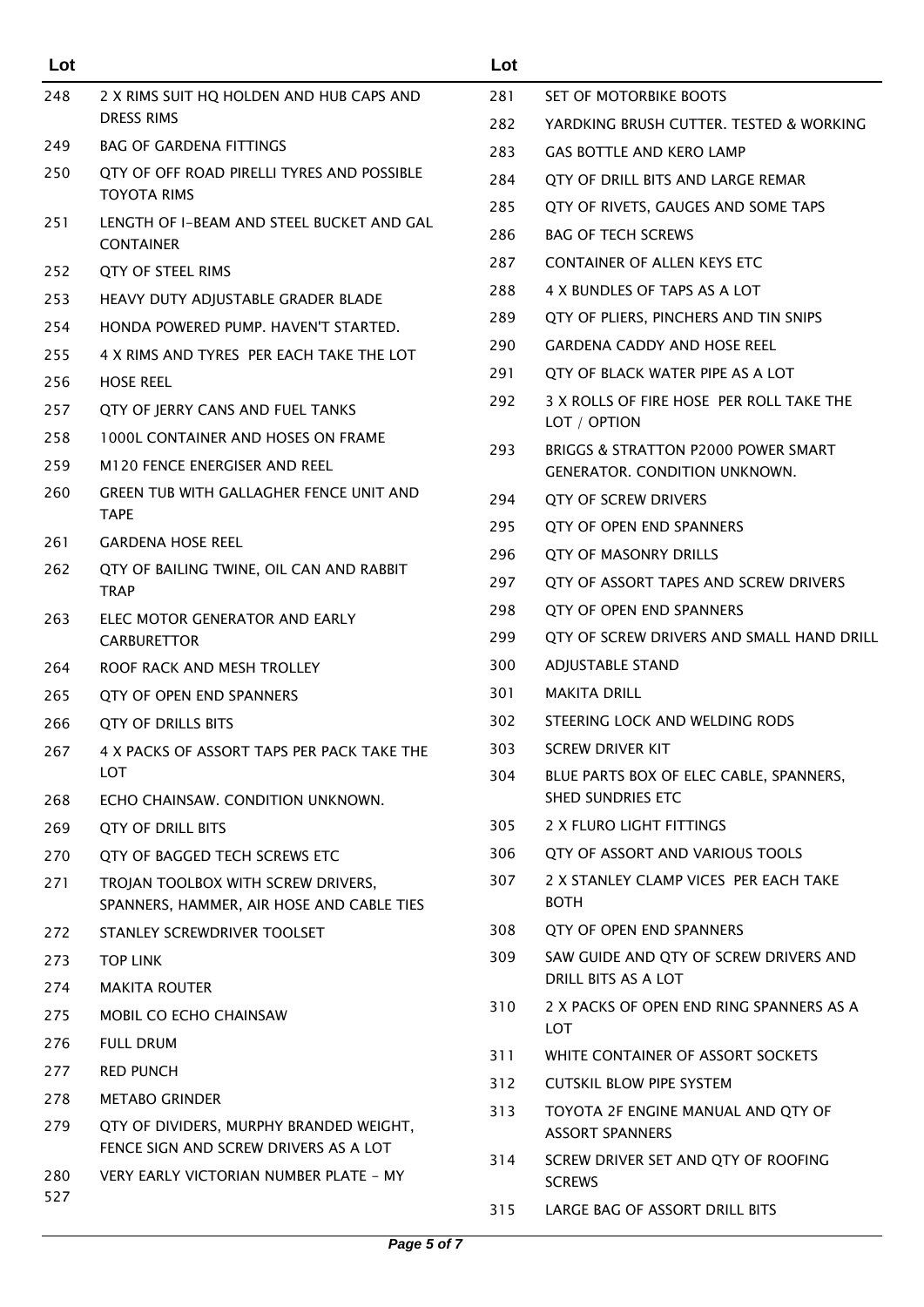| Lot        |                                                                        | Lot |                                                        |
|------------|------------------------------------------------------------------------|-----|--------------------------------------------------------|
| 316        | <b>MAKITA DRILL</b>                                                    | 352 | <b>FRAMED OUTBACK SCENE</b>                            |
| 317        | <b>TOOLBOX WITH CAMPING PEGS ETC</b>                                   | 353 | GAS BBQ PLATE AND HEATER                               |
| 318        | SIDCHROME SOCKET SET                                                   | 354 | <b>BLUE TOOLBOX WITH ASSORT RING SPANNERS</b>          |
| 319        | <b>QTY OF ASSORT HAMMERS</b>                                           | 355 | QTY OF G CLAMPS ETC                                    |
| 320        | QTY OF ASSORT SIDCHROME SOCKETS                                        | 356 | QTY OF ADJUSTABLE VICE GRIPS                           |
| 321        | TIMBER BOX WITH DOG TENSIONERS AND GATE                                | 357 | <b>QTY OF SAW BLADES</b>                               |
|            | <b>HARDWARE</b>                                                        | 358 | MCCULLOCH CHAINSAW. TESTED & WORKING                   |
| 322        | QTY OF DRILL BITS                                                      | 359 | RED CONTAINER WITH AXE HEADS, HAMMER                   |
| 323        | QTY OF AXES                                                            |     | HEADS, MATIC PICK ETC                                  |
| 324        | QTY OF OPEN END RING SPANNERS                                          | 360 | <b>CHAIN TENSIONER</b>                                 |
| 325        | RED CONCERTINA TOOLBOX WITH ASSORT                                     | 361 | RED CRATE WITH SPRAY GUNS ETC                          |
|            | <b>TOOLS</b>                                                           | 362 | <b>HOSE CADDY AND HOSE</b>                             |
| 326        | <b>LARGE SHIFTER</b>                                                   | 363 | <b>GARDEN SPRAYER AND SPRAY GUNS</b>                   |
| 327        | DIESEL ENGINE COMPRESSION TESTER                                       | 364 | OZITO ELEC TRIMMER AND ZERO WAND AND                   |
| 328        | 2 X SHIFTERS PER EACH TAKE BOTH                                        |     | <b>HEAD STEREO EAR MUFFS</b>                           |
| 329        | TOOLBOX WITH 4 X SHIFTERS AND OTHER<br><b>SPANNERS</b>                 | 365 | QTY OF PANEL SAWS                                      |
| 330        | YARDKING BLOWER. TESTED & WORKING                                      | 366 | QTY OF HACK SAWS, BOW SAWS AND TREE<br><b>LOPPER</b>   |
| 331        | TRIANGLE SIGN BILLY 200 YARDS AND A FOR                                | 367 | QTY OF LOPPING SAWS AND POST DRILLS                    |
|            | <b>SALE SIGN</b>                                                       | 368 | QTY OF G CLAMPS AND VALVE COMPRESSOR                   |
| 332        | <b>COUGAR GAS BOTTLES</b>                                              | 369 | <b>GERNI PRESSURE WASHER</b>                           |
| 333        | REGAR KNAPSACK                                                         | 370 | MAKITA HEAVY DUTY CIRCULAR SAW                         |
| 334        | <b>BRASS SPRAYER</b>                                                   | 371 | <b>BUCKET OF ASSORT DRILLS ETC</b>                     |
| 335        | LARGE 5 GALLON CAST IRON BOILER                                        | 372 | CONTAINER OF WELDING TIPS, GAUGES ETC                  |
| 336        | CONTENTS OF BOILER - AXES HEADS, BROOMS,                               | 373 | <b>QTY OF ASSORT SOCKETS</b>                           |
|            | KNIVES, RAILWAY NAILS ETC<br>EARLY GAS MAXI LEISURE COOKER             | 374 | QTY OF FILES AND HANDLES                               |
| 337        |                                                                        | 375 | QTY OF PLIERS, MULTI GRIPS AND SIDE CUTTERS            |
| 338<br>339 | QTY OF REDGUM OR JARRAH PLANKS<br>EARLY KETTLE AND BROWN BROTHERS PORT | 376 | QTY OF RING SPANNERS                                   |
|            | <b>BOTTLE</b>                                                          | 377 | QTY OF JIMMY BARS AND PRY BARS                         |
| 340        | <b>SHOE LAST</b>                                                       | 378 | QTY OF SOLDERING IRON AND RING SPANNERS                |
| 341        | TIMBER JACK PLANE                                                      | 379 | TIN OF DIES                                            |
| 342        | EARLY DRILL AND CARPENTERS PLANE                                       | 380 | <b>BATTERY CHARGER</b>                                 |
| 343        | ARMY WATER BOTTLE AND BRUSH                                            | 381 | <b>EARLY PRESS VICE</b>                                |
| 344        | 2 X CAST IRON COAL IRONS PER EACH TAKE                                 | 382 | QTY OF DIES AND TAP HANDLES                            |
|            | <b>BOTH</b>                                                            | 383 | ORANGE TOOLBOX WITH TAPE MEASURES AND                  |
| 345        | SPOKE SHAVE AND SMALL PLANE                                            |     | <b>HAND TOOLS</b>                                      |
| 346        | DRILL AND TECH SCREW GUN                                               | 384 | BLUE TIN OF SOCKETS AND OTHER INCOMPLETE<br>SOCKET SET |
| 347        | 2 X SMALL STANLEY PLANES                                               | 385 | METRIC SOCKET SET                                      |
| 348        | QTY OF DRILL BITS, MEASURERS ETC                                       | 386 | QTY OF VICE GRIPS, RATCHETS, SPEED BRACE               |
| 349        | QT OF ASSORT SCREW DRIVERS                                             |     | <b>ETC</b>                                             |
| 350        | QTY OF PLIERS, SIDE CUTTERS AND GATE BOLTS                             | 387 | EARLY GAUGE AND CRUCIFIX                               |
| 351        | SUPER STAR CLOCK RADIO TV                                              | 388 | SIDCHROME SOCKET SET INCOMPLETE                        |